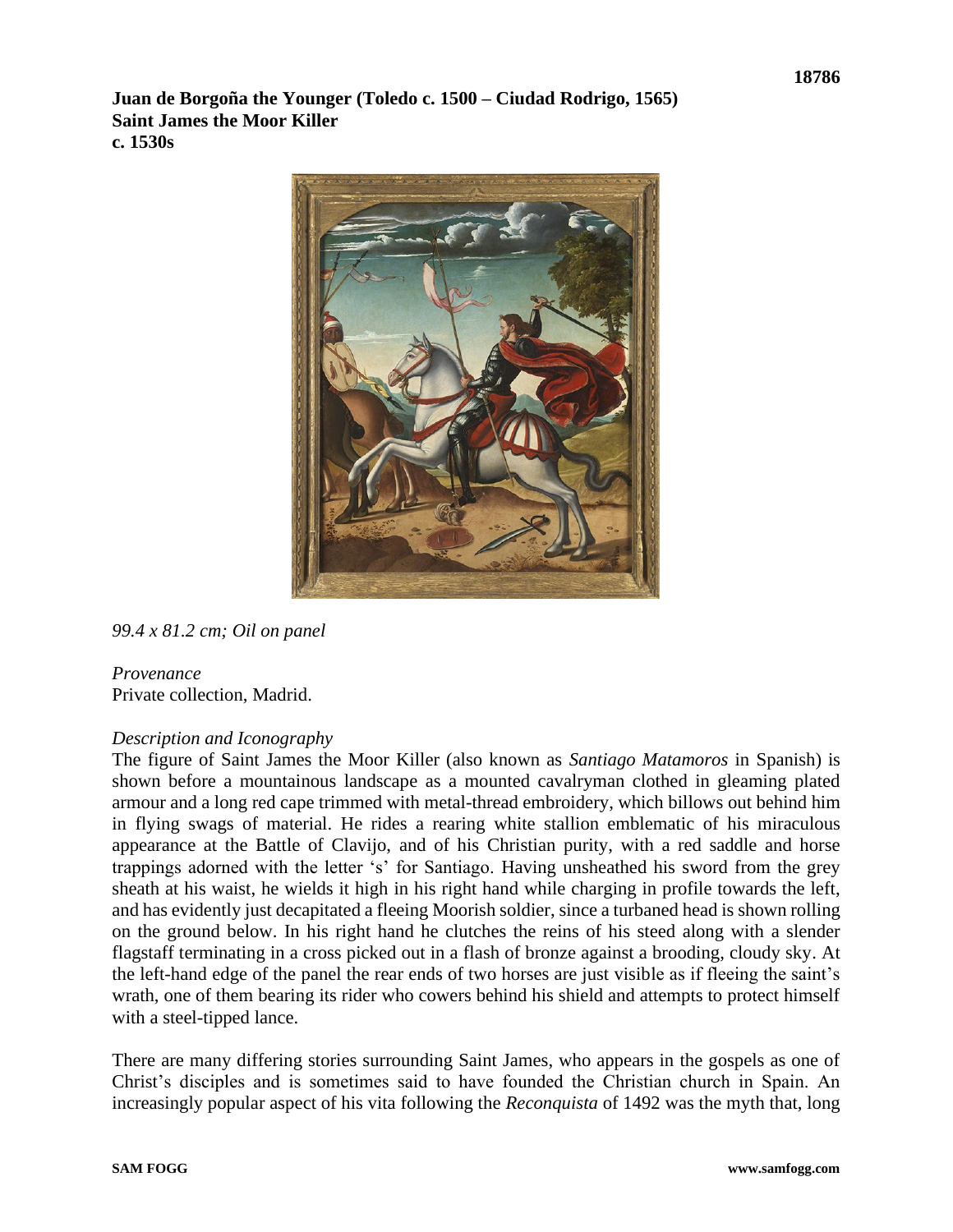after his death, he miraculously appeared at the battle of Clavijo in 844. There he supposedly helped the Christian King Ramiro I of Asturias to gain victory over the Islamic Moors of mixed Berber and Arab descent who ruled Spain between 711 and 1492. This led to the rise of both painted and sculpted images in which the saint is shown in the guise of a Moor Killer - 'Matamoros' (see in particular *Santiago de Compostela: 1000 ans de pèlerinage eruopéen,* exh. cat., Abbaye de Saint-Pierre, Ghent, 1985, pp. 143-5, 362-5; *Santiago, camino de Europa: culto y cultura en la peregrinaciόn a Compostela,* exh. cat., Monasterio de San Martin Pinario, Santiago de Compostela, 1993, cat nos. 60, 116-20; Paul Williamson, *The Wyvern Collection: Medieval and Renaissance Sculpture and Metalwork,* London, 2018, p. 298, no. 156).

### *Biography*

Little is known of Juan de Borgoña the Younger's life, save that he seems to have worked as a follower and disciple of his father (also called Juan de Borgoña), first in the elder painter's workshop and then when his father died (leaving him his painter's materials alongside his mother's dowry) in a prosperous atelier of his own. He seems to have completed commissions left unfinished on his father's death (including the paintings of the Sala Capitular in Toledo Cathedral; figs. 1ab), and is documented as an independent master in Toledo by 1533, remaining active during a long career that saw him move between Toledo, Zamora and Ciudad Rodrigo until his own death in 1565.

Casaseca was the first to publish documents elucidating Borgoña's activities in the Zamora area, establishing in the process the tentative outlines of the relationship between the work of father and son. While this relationship has recently been questioned due to a succinctly worded document stating that Juan de Borgoña arrived from "outside" Spain, his work is so stylistically indebted to the influence of Borgoña the Elder, as well as having strong links with the work of the Toledan painters Francisco de Comontes and Correa de Vivar, that he must have been active for some years in that centre. Most recently, and following earlier analyses by Angulo Iñiguez, Matías Díaz Padrón has convincingly drawn together the artist's corpus to encompass panels formerly attributed by other scholars to the Master of Pozuelo and the Master of Toro (whose work had already been highlighted by Gómez Moreno as a cornerstone of the Zamoran school) reconstructing Borgoña's career and pulling him out of obscurity.

### *Attribution*

While absorbing the same Italian – and particularly Raphaelesque – influences that exerted themselves on the work of his close contemporaries, including Francisco de Comontes and Correa de Vivar, Borgoña does not appear to have taken an active part in the move towards realism practiced by other Castilian artists in his time, instead remaining faithful to the formal ideal of cool colours and the supremacy of drawing. <sup>1</sup> The linearity of the landscape and figure style on the present panel and the use of warm brown-black pigments as a form of surface drawing is particularly indicative of this attitude. Also characteristic of his approach is the pared back colour palette, prioritising earth tones and cool blues and grey-blacks alongside pinks and a single fiery red (which has the appearance of pure vermillion). An almost identical palette was utilised on a panel depicting Saints Gregory, Sebastian and Tirso which Matías Díaz Padrón uses to reconstruct Borgoña the Younger's oeuvre, and which is now preserved in the Museo del Prado (fig. 2a). This choice palette is typically combined with a cool approach to lighting effects and shadow. For

<sup>1</sup> M. Diaz Padron, "Una tabla restituida a Juan de Borgoña el Joven, en el Museo del Prado", in *Boletín del Museo del Prado*, 1985, p. 16.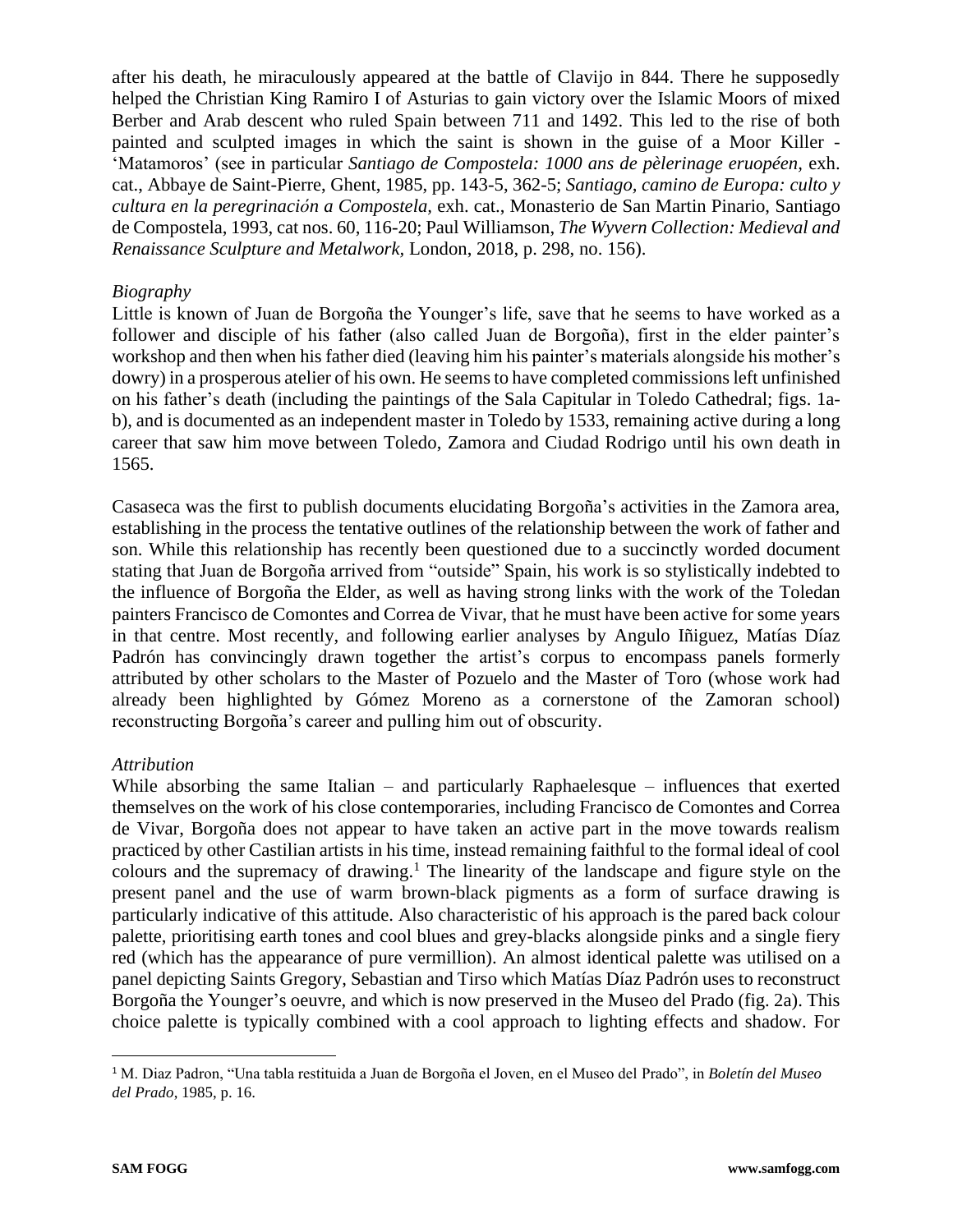instance, the clouds aligned across the present composition's upper register (with highlights composed of pure lead white defining the nebulous upper surfaces and, in a finer application, the horizontal lower extremities of the clouds) are given a cool *chiaroscuro* effect that also defines the appearance of the airborne draperies fluttering up behind the saint. The same hard, bold style of lighting can be found deployed in a markedly similar manner on a Virgin and Child with Saint Anne (fig. 3; whereabouts unknown) and on the Prado's panel of three saints (fig. 2a). The latter also showcases our painter's approach to physiognomy, with eyes delineated by gently curling upper eyelids blending seamlessly into the lashes, and projecting unfeasibly far forward from the eyeball within (fig. 2b) – these are dominating principles in the depiction of Saint George on the present panel. So too is the warped, compressed perspectival foreshortening of three-dimensional objects, which cling to linearity; the same manipulation of perspective informed the cross staff held by Saint Gregory on the Prado's panel and that held by Saint George on ours. Just as characteristic of the Prado panel is the use of overlapping planes that define the background landscape, the directed lighting from somewhere over the viewer's left shoulder – casting short but strong shadows that recede away from the figures to the right – and the wispy, unbound hair of the saint (cf. Saint Sebastian in the Prado panel), which flies up in places in smoke-like clumps away from the main, brown coif.

The dating of the present panel early in the artist's career is suggested on the basis of strong residual links to the work of the artist's father (and his own early work) at Toledo Cathedral. Especially close is the saint's strong pointed nasal ridge (which is employed in an identical manner on the figure of the old priest in the scene of the Presentation in the Temple in the Sala Capitular, painted by the elder Borgoña in or shortly after 1508; fig. 1a) and the approach to his flying red draperies, which reprise the same idea visible on Christ's mantle in the scene of the *Resurrection* (also Sala Capitular)*.* 

# *Related Literature*

M. Gomez Moreno, *Catálogo Monumental de Zamora*, Madrid, 1927, pp. 298, 422 and 440.

C. R. Post, *A History of Spanish Painting*, Cambridge, Mass. 1947, vol. IX, p.286.

D. Angulo Iñiguez, *Ars Hispaniae*, Madrid, 1954, vol. XII, p.109.

J.M. Caamaño Martinez, "En torno al Maestro de Pozuelo", in *Seminario de Arte y Arqueología de Valladolid*, vol. XXX, 1964, pp.103-104.

J. Camon Aznar, Summa Artis, Madrid,1970, vol. XXIV, pp.129, 216-219, 262.

J.M. Cruz Valdovinos, "Retablos inéditos de Juan de Borgoña", in *Archivo Español de Arte*, 1980, pp.27-56.

A. Casaseca, "El hijo de Juan de Borgoña y la pintura renacentista de Zamora", in *Introduçao da arte da renascença na península Iberica*, Coimbra, 1981, pp.201-226.

M. Diaz Padron and A. Padron Merida, "Miscelánea de pintura española del siglo XVI", in *Archivo Español de Arte*, 1983, pp.202-203.

M. Díaz Padrón, "Una tabla restituida a Juan de Borgoña el Joven, en el Museo del Prado", in *Boletín del Museo del Prado*, 1985, no. 16, pp.14-21.

C. R. Post, *A History of Spanish Painting*, Cambridge, Mass. 1985, vol. XIV, p.46.

M. Díaz Padrón, "Un retablo inédito del Maestro de Pozuelo en Belver de los Montes", in *Boletín del Seminario de Arte y Arqueología de Valladolid*, 1986, pp.417-423.

Alonso Blazquez, "Dos tablas de Lorenzo de Avila y Juan de Borgoña, en el museo Lázaro Galdiano", in *Goya*, 1988, pp.326-329.

Galerie Caylus, *El gusto español. Antiguos Maestros*. Madrid 1992, pp.34-37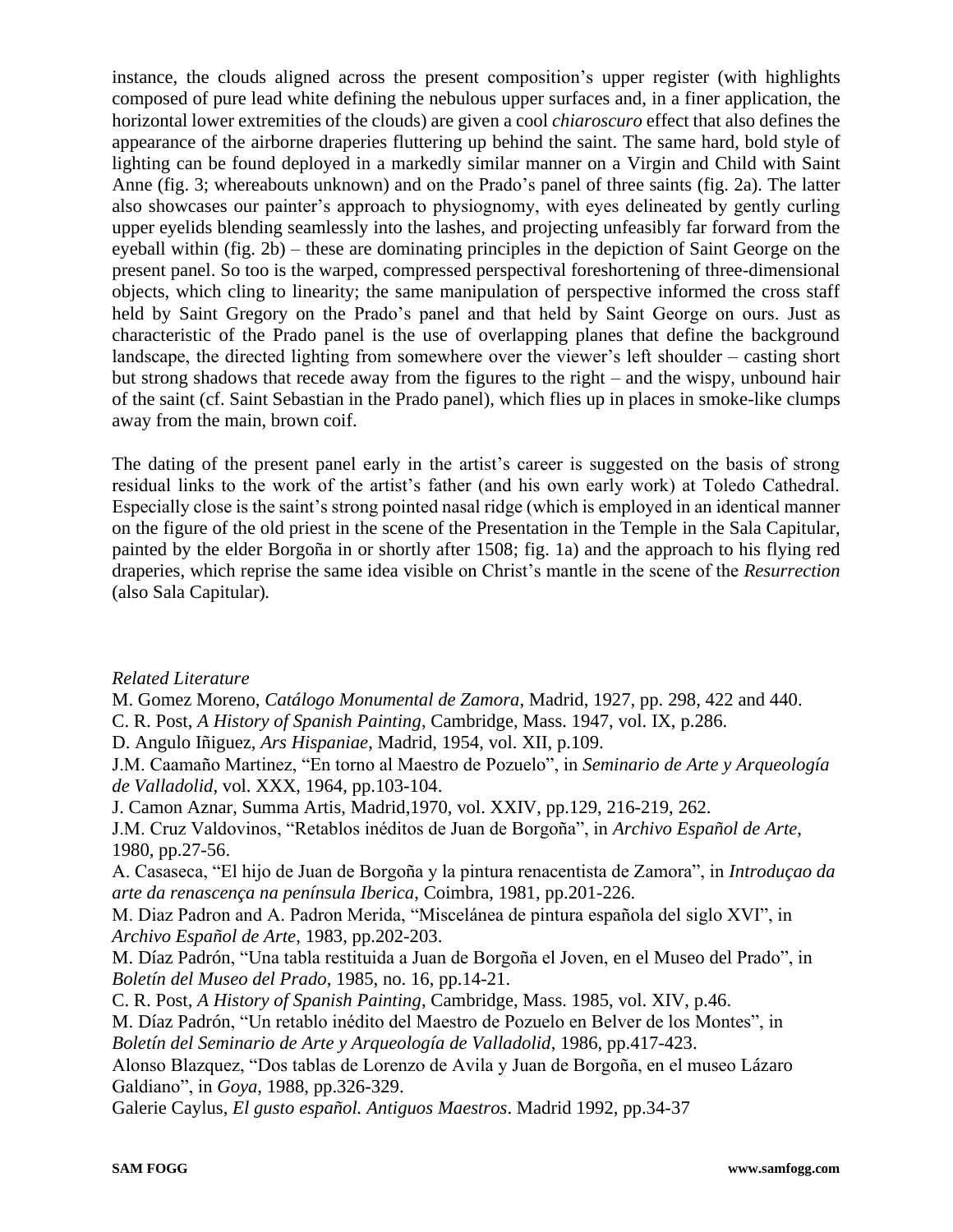Galerie Caylus, *De la Edad Media al Renacimiento*, Madrid, 1993-1994.

I. Mateo Gomez and A. Lopez-Yarto, *La Pintura toledana de la segunda mitad del siglo XVI*. Madrid, 2003.

I. Fiz Fuertes, *Lorenzo de Ávila y Juan de Borgoña II*. Benavente, 2003, pp. 91-122.

I. Mateo Gomez, *Juan de Borgoña*, Madrid, 2004.

Exh. Cat., "Tesoros ocultos. Fondos selectos del Museo del Greco y del Archivo de la Nobleza", Toledo, 2006-2007.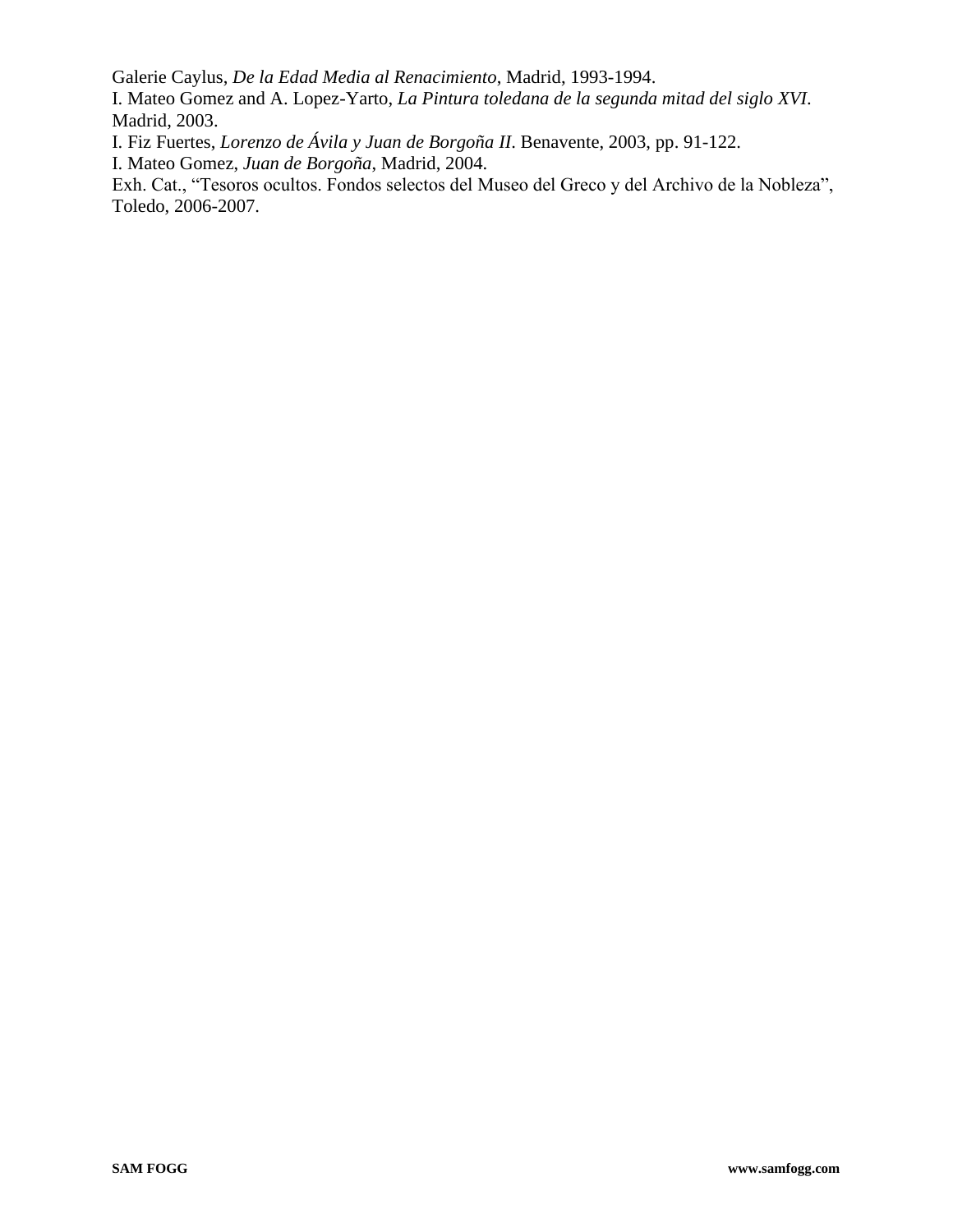

Fig. 1a Juan de Borgoña the Elder, with the assistance of Juan de Borgoña the Younger The Presentation in the Temple c. 1508-1511 Toledo cathedral, Sala Capitular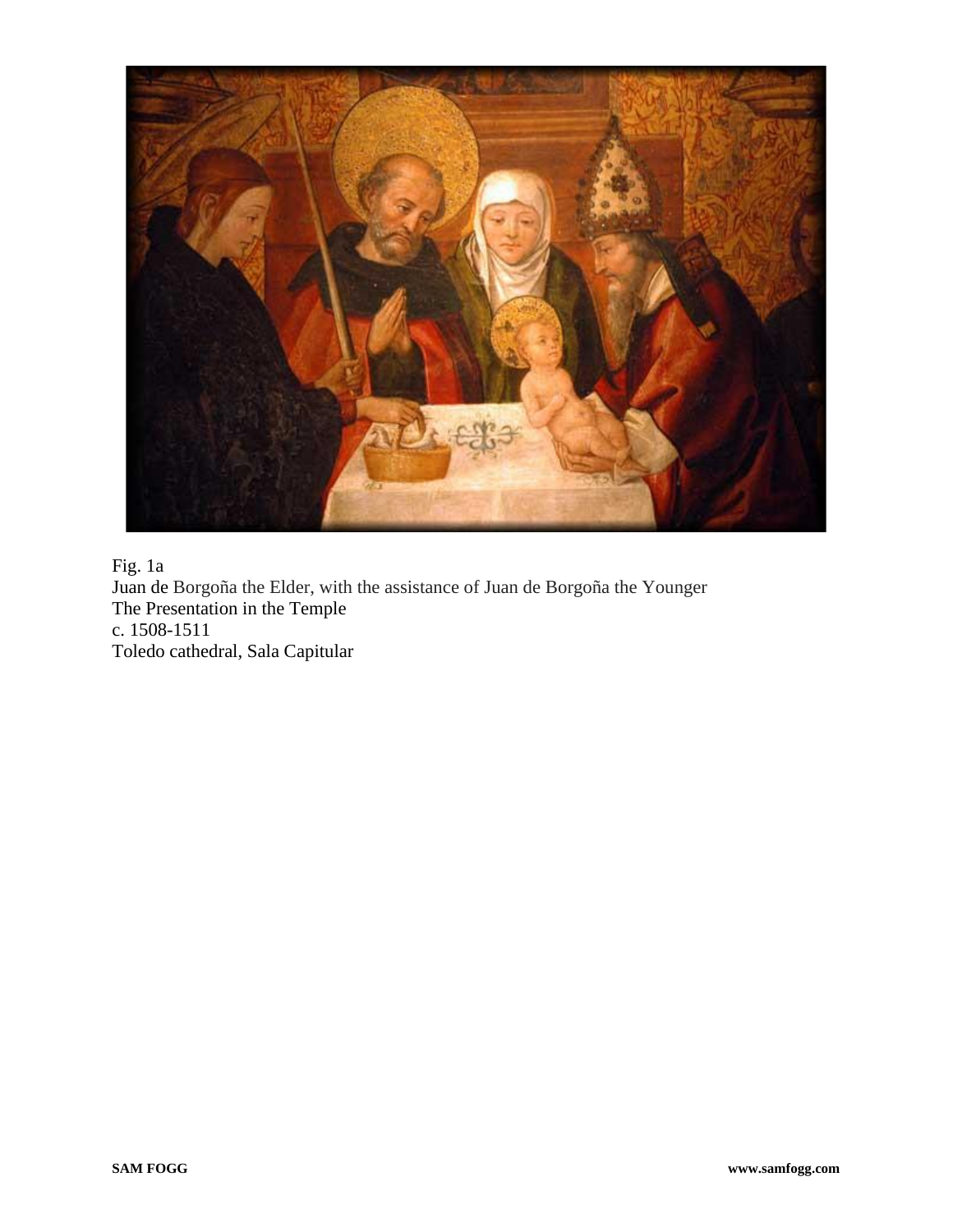

Fig. 1b Juan de Borgoña the Elder, with the assistance of Juan de Borgoña the Younger The Resurrection c. 1508-1511 Toledo cathedral, Sala Capitular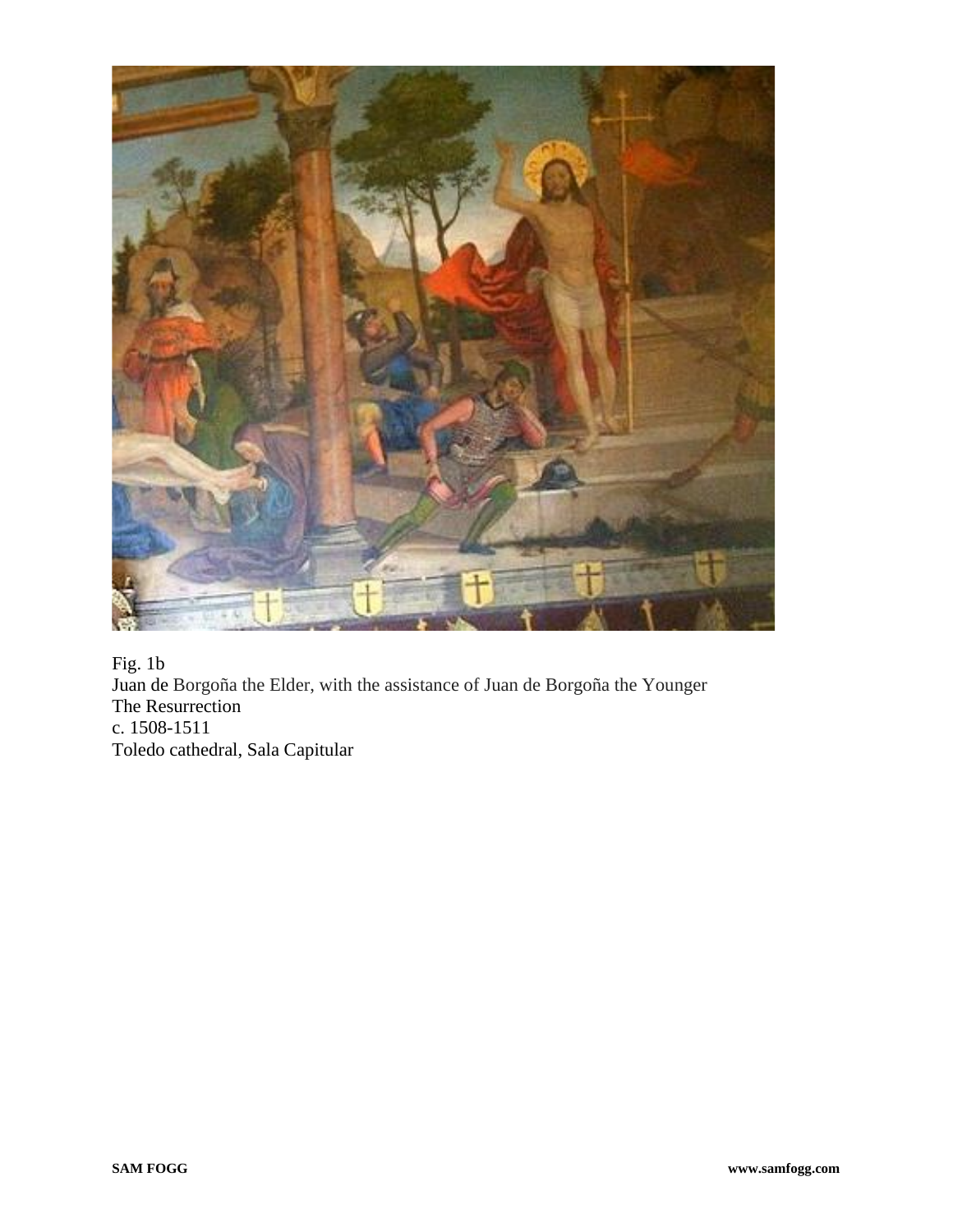

Fig. 2a Juan de Borgoña Saints Gregory, Sebastian and Tirso Second quarter  $16<sup>th</sup>$  century 147 x 124 cm; oil on panel Madrid, Museo del Prado, inv. P003112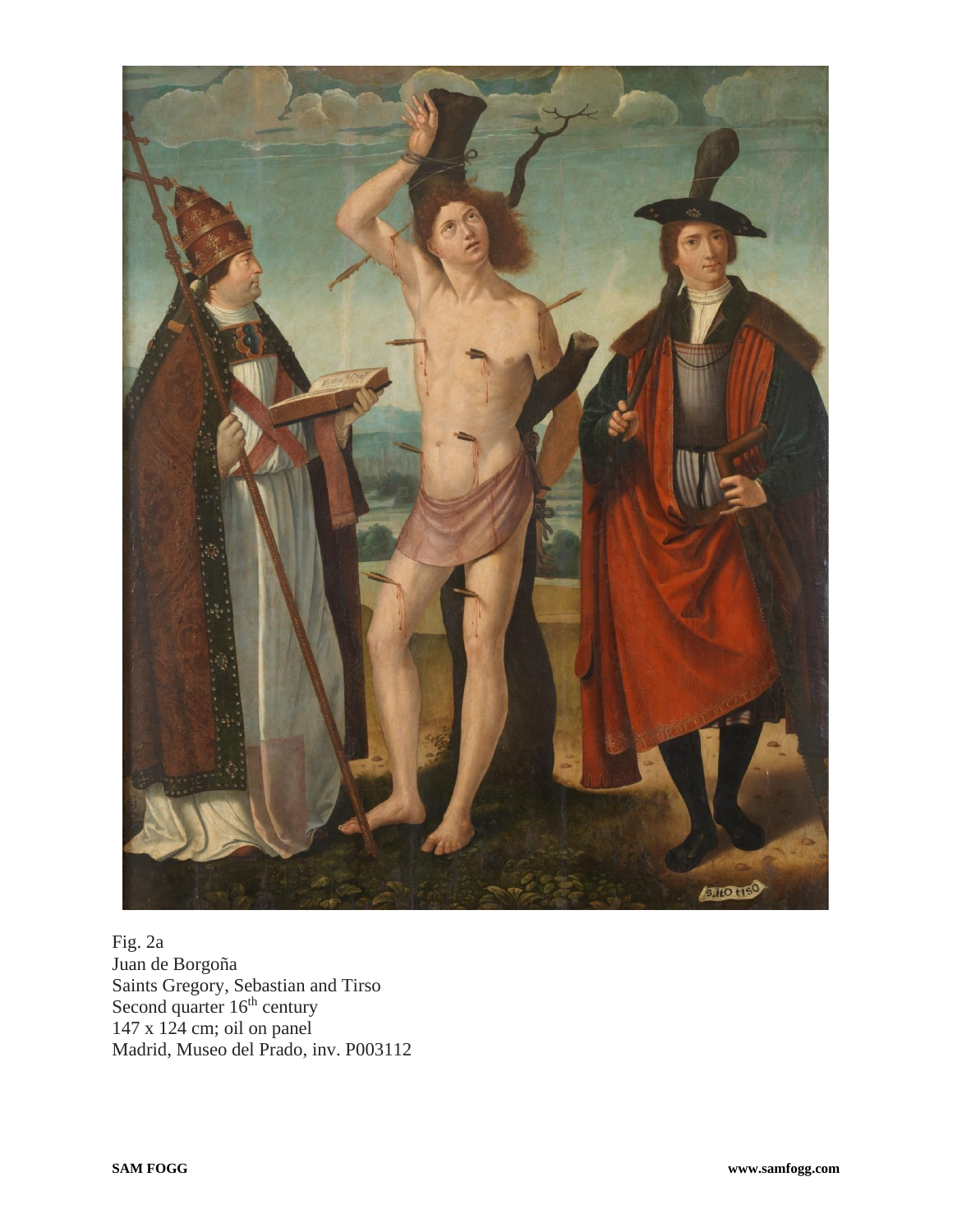

Fig. 2b

Detail showing the construction of the eye on Saint Gregory in the Prado panel and Saint George in the present panel, as well as the use of brown earth pigments for outlines and shadows on both.



Fig. 2c

Detail showing the warped and compressed perspectival foreshortening of the cross staff held by Saint Gregory in the Prado panel and by Saint George in the present panel